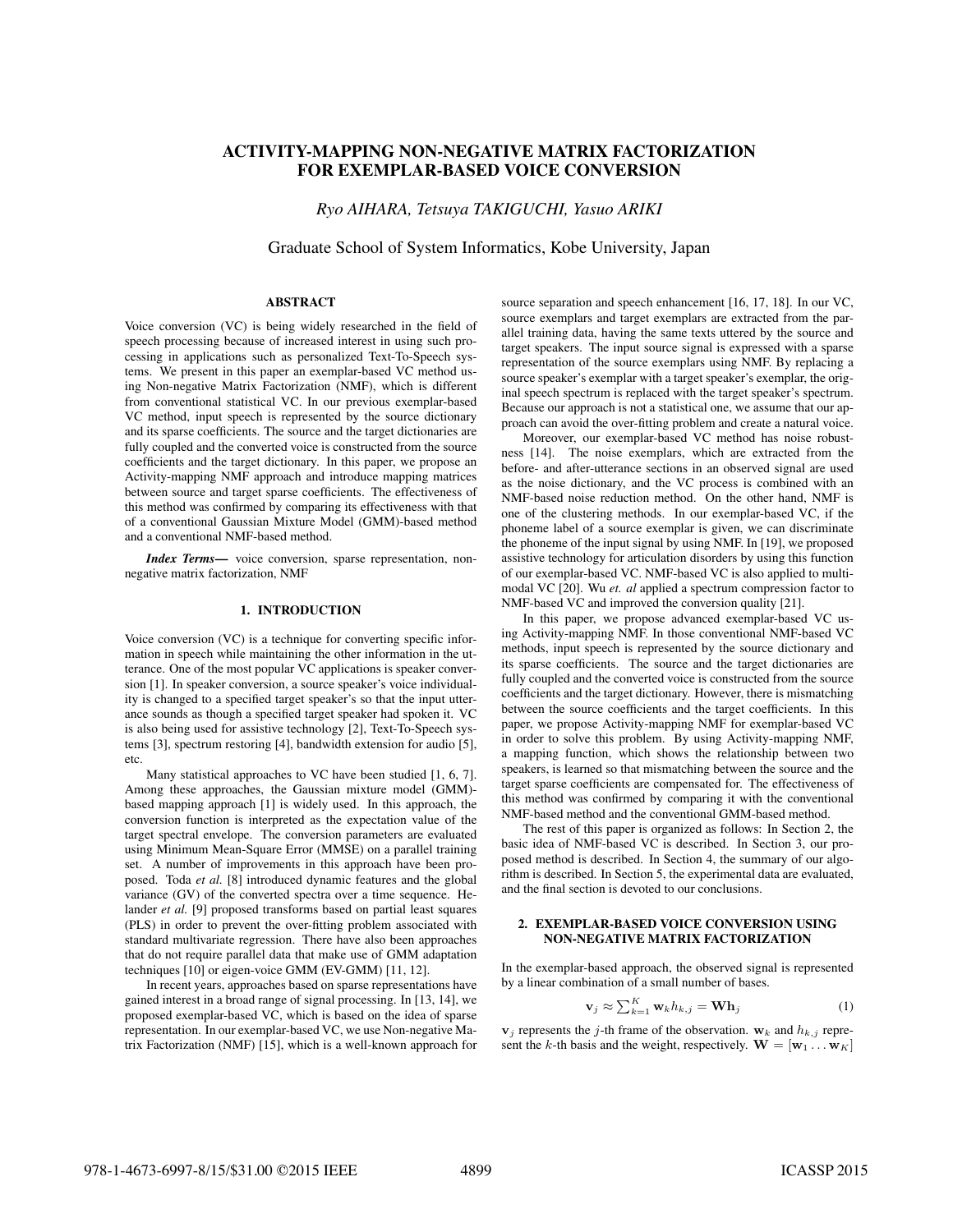and  $\mathbf{h}_j = [h_{1,j} \dots h_{K,j}]^\mathsf{T}$  are the collection of the bases and the stack of weights. In this VC method, each basis denotes the exemplar of the spectrum, and the collection of exemplar **W** and the weight vector  $\mathbf{h}_j$  are called the 'dictionary' and 'activity', respectively. When the weight vector  $\mathbf{h}_j$  is sparse, the observed signal can be represented by a linear combination of a small number of bases that have non-zero weights. (1) is expressed as the inner product of two matrices using the collection of the frames or bases.

$$
\mathbf{V} \approx \mathbf{WH}
$$
\n
$$
\mathbf{V} = [\mathbf{v}_1, \dots, \mathbf{v}_J], \quad \mathbf{H} = [\mathbf{h}_1, \dots, \mathbf{h}_J].
$$
\n(2)

*J* represents the number of the frames. In this paper, we use NMF, which is a sparse coding method in order to estimate the activity matrix.

Fig. 1 shows the basic approach of our exemplar-based VC, where *I, J,* and *K* represent the numbers of dimensions, frames, and bases, respectively. Our VC method needs two dictionaries that are phonemically parallel. **W***<sup>s</sup>* represents a source dictionary that consists of the source speaker's exemplars and **W***<sup>t</sup>* represents a target dictionary that consists of the target speaker's exemplars. These two dictionaries consist of the same words and are aligned with dynamic time warping (DTW) just as conventional GMM-based VC is. Hence, these dictionaries have the same number of bases. In this VC method, all frames from parallel training data are used as exemplars.

 $W^s$  and  $W^t$  are fixed and source speaker's activity  $H^s$  is estimated by using NMF. The cost function of NMF is defined as follows,

$$
d(\mathbf{V}^s, \mathbf{W}^s \mathbf{H}^s) + \lambda ||\mathbf{H}^s||_1 \tag{4}
$$

In (4), the first term is Kullback-Leibler (KL) divergence between  $V^s$  and  $W^sH^s$  and the second term is the sparse constraint with the L1-norm regularization term that causes activity matrix to be sparse. *λ* represents a weight of sparse constraint. This function is minimized by iteratively updating the following equation.

$$
\mathbf{H}_{n+1}^{s} = \mathbf{H}_{n}^{s} \cdot \mathbf{*} (\mathbf{W}^{s} (\mathbf{V}^{s}) / (\mathbf{W}^{s} \mathbf{H}^{s})))
$$

$$
\cdot / (\mathbf{W}^{s} \mathbf{I}^{1 \times J} + \lambda \mathbf{1}^{K \times J})
$$
(5)

*.∗* and *./* denote element-wise multiplication and division, respectively.

This method assumes that when the source signal and the target signal (which are the same words but spoken by different speakers) are expressed with sparse representations of the source dictionary and the target dictionary, respectively, the obtained activity matrices are approximately equivalent. Estimated source activity **H***<sup>s</sup>* is multiplied to target dictionary  $\mathbf{W}^t$  and target spectra  $\hat{\mathbf{V}}^t$  is constructed.

## 3. VOICE CONVERSION BASED ON ACTIVITY-MAPPING NON-NEGATIVE MATRIX FACTORIZATION

## 3.1. Basic Idea

In the NMF-based approach described in Section 2, the parallel dictionary consists of the parallel training data themselves. Therefore, as the number of the bases in the dictionary increases, the input signal comes to be represented by a linear combination of a large number of bases rather than as a small number of bases. When the number of bases that represent the input signal becomes large, the assumption of similarity between source and target activities may be weak due to the influence of the mismatching between the input signal and the selected bases.



Fig. 1. Basic approach of NMF-based voice conversion

Fig. 2 shows an example of the activity matrices estimated from a Japanese word "akogareru" ("adore" in English), where one is uttered by a male and the other by a female. These words are aligned by using DTW in advance, and the source and target speaker's dictionaries, which consist of 250 bases, are used in activity estimation. The estimated activities are different although input features and dictionaries are parallel. We assume that this problem degrades the performance of the exemplar-based VC. Hence, in this paper, we introduce a mapping function between the source and target speaker's activities.

Fig. 3 shows the conversion procedure of our VC method. In the Activity Estimation stage, a source spectral exemplar matrix **V***<sup>s</sup>* is decomposed into a linear combination of bases from the source dictionary **W***<sup>s</sup>* . The indexes and weights of the bases are estimated using NMF as source activity  $H^s$ . In the next stage, the Activity Transformation stage, estimated source activity **H***<sup>s</sup>* is transformed into target activity  $H^t$  using a pre-learned mapping matrix **A**. This mapping matrix spans a hidden space between the source and target speakers. Finally, in the Target Construction stage, transformed activity  $H<sup>t</sup>$  is multiplied by the target dictionary which consists of exemplars of the target speaker's spectra, and then the converted speech  $\hat{\mathbf{V}}^t$  is constructed.



Fig. 2. Activity matrices for parallel utterances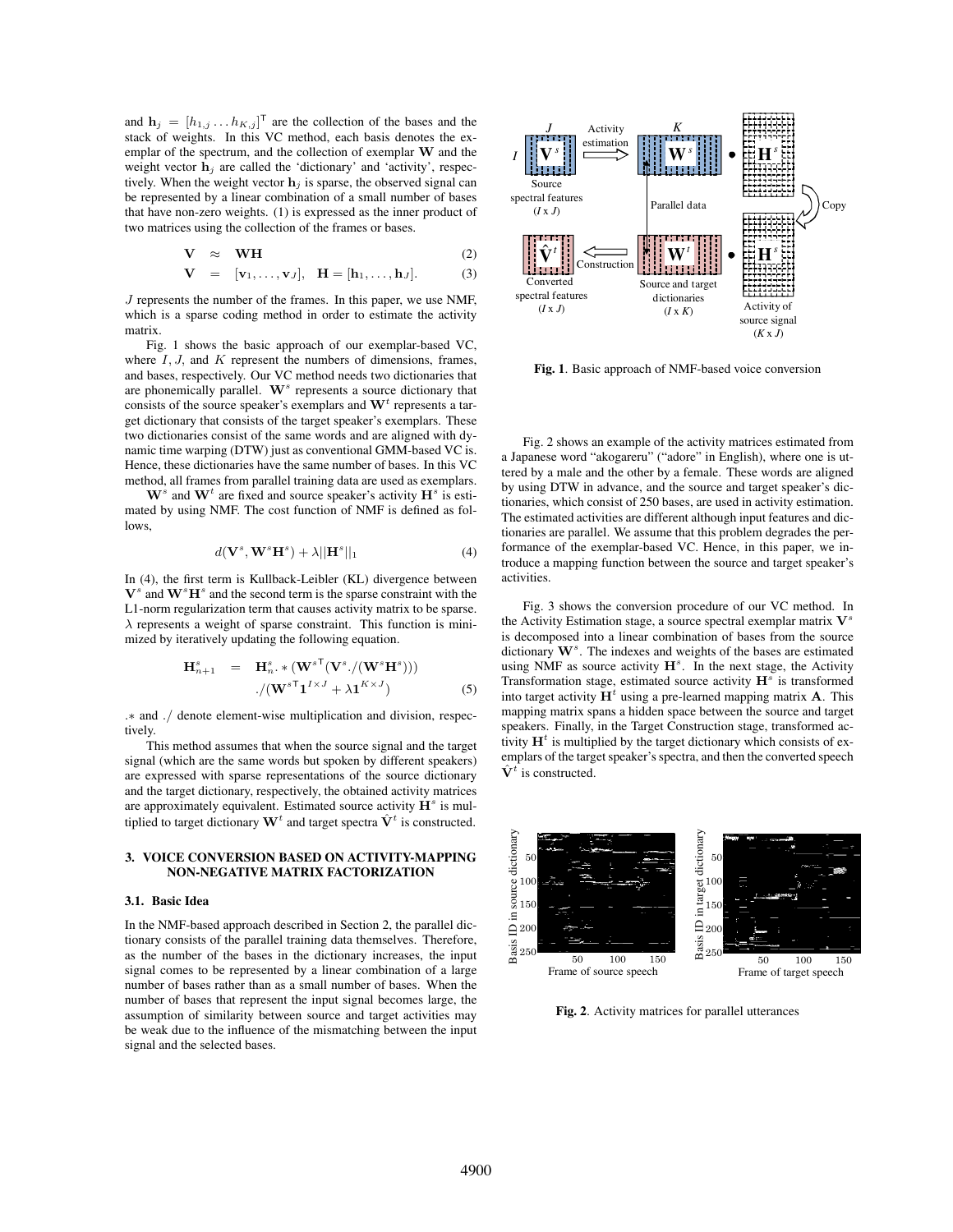

Fig. 3. Flow chart of Voice Conversion Using Activity-mapping NMF

## 3.2. Activity-mapping Non-negative Matrix Factorization

We propose the following cost function in order to estimate the desired mapping:

$$
d(\mathbf{V}^s, \mathbf{W}^s \mathbf{H}^s) + \lambda ||\mathbf{H}^s||_1 + d(\mathbf{V}^t, \mathbf{W}^t \mathbf{A} \mathbf{H}^s) + \lambda ||\mathbf{A} \mathbf{H}^s||_1 \quad (6)
$$

The first and the second terms are the same as (4). The third term is the KL-divergence between  $V^t$  and  $W^t A H^s$  and the fourth term is the sparse constraint of **AH***<sup>s</sup>* .

In order to estimate **H***<sup>s</sup>* precisely in the Activity Estimation stage,  $H^s$  is estimated using the first term and the second term of (6). The activity mapping matrix **A** is estimated by minimizing (6). The updating rule is determined by adapting Jensen's inequality  $<sup>1</sup>$ .</sup>

$$
\mathbf{A}_{n+1} = \mathbf{A}_n \cdot / ((\mathbf{W}^{t^{\mathsf{T}}}\mathbf{1}^{(I \times J)} + \lambda \mathbf{1}^{(K \times K)}) \cdot * (\mathbf{1}^{(J \times K)}\mathbf{H}^{s^{\mathsf{T}}}))
$$

$$
* (\mathbf{W}^{t^{\mathsf{T}}}(\mathbf{V}^{t}) / (\mathbf{W}^{t}\mathbf{A}_n\mathbf{H}^{s}))\mathbf{H}^{s^{\mathsf{T}}}) \tag{7}
$$

In the Activity Estimation stage, the source activity  $\mathbf{H}^s$  is estimated using (5). In the next Activity Transformation stage, the target activity **H***<sup>t</sup>* is obtained using pre-trained **A** and the converted spectra  $\hat{\mathbf{V}}^t$  is constructed as follows in the final Target Construction stage:

$$
\hat{\mathbf{V}}^t = \mathbf{W}^t \mathbf{H}^t = \mathbf{W}^t \mathbf{A} \mathbf{H}^s \tag{8}
$$

### 4. DICTIONARY CLUSTERING AND SELECTING

Our conventional VC in Section 2 holds all the training data as one dictionary pair. In the case of activity-mapping NMF, a mapping matrix obtained from only one dictionary pair is not enough to cover all the variations of speech spectra because speech spectra vary widely. Therefore, we divide the parallel data into a numbers of clusters and adopt activity-mapping NMF for each cluster.

Our clustering algorithm is similar to the *k*-means algorithm but uses KL-divergence instead of squared Euclidean distances. Input data  $\mathbf{z}_j = [\mathbf{v}_j^s^\mathsf{T}, \mathbf{v}_j^t]^\mathsf{T}$  is clustered by using the following cost function:

$$
D = \sum_{j=1}^{J} d(\mathbf{z}_j, \mathbf{m}_{c_j})
$$
\n(9)

 $\mathbf{z}_j$ ,  $\mathbf{m}_{c_j}$  and *J* represent the *j*-th joint feature of the source and target spectra, the  $c_j$ -th cluster and number of frames, respectively.  $c_j$ represents a cluster index of the *j*-th frame, which is decided as follows:

$$
c_j = \arg\min_l d(\mathbf{z}_j, \mathbf{m}_l)
$$
 (10)

*l* represents the index of cluster.

 $\equiv$ 

÷.

In the target construction stage, a cluster is selected for an input spectrum. The cluster of the input spectrum is decided using NMF.

$$
c_j = \arg\min_l d(\mathbf{v}_j^s, \mathbf{W}_l^s \mathbf{h}_{l,j}^s) + \lambda ||\mathbf{h}_{l,j}^s||_1
$$
  
s.t. 
$$
\mathbf{h}_{l,j}^s \ge 0
$$
 (11)

 $\mathbf{W}_l^s$  represents the dictionary of *l*-th cluster.  $\mathbf{h}_{l,j}^s$  minimizing (11) is estimated iteratively, applying (5).

Our proposed algorithm is summarized in Table 1.

| Table 1. Algorithm of Activity-Mapping VC                                 |
|---------------------------------------------------------------------------|
| Initializing for estimation of activity-mapping                           |
| Set source and target exemplars to $V^s$ and $V^t$ .                      |
| Set source and target dictionaries to $W^s$ and $W^t$ .                   |
| $\bf{A}$ and $\bf{H}^s$ are initialized with a random matrix.             |
| <b>Clustering</b>                                                         |
| Jointed $V^s$ and $V^t$ are clustered using (9).                          |
| For each iteration                                                        |
| For each cluster                                                          |
| • Optimize $H^s$ by (5)                                                   |
| • Optimize $\bf{A}$ by (7)                                                |
| <b>Initializing for conversion</b>                                        |
| Set input spectra $V^s$ , mapping matrix $A$ ,                            |
| source dictionary $\mathbf{W}^{s}$ , target dictionary $\mathbf{W}^{t}$ . |
| <b>Clustering</b>                                                         |
| Cluster the input spectrum $v_i^s$ using (11).                            |
| For each iteration                                                        |
| For each cluster                                                          |
| • Optimize $\mathbf{H}^s$ by (5)                                          |
| • Construct $\hat{\mathbf{V}}^t$ by (8)                                   |

## 5. EXPERIMENTAL RESULTS

## 5.1. Experimental Conditions

The proposed VC technique was evaluated by comparing it with the conventional NMF-based method [14] (referred to as the "samplebased method" in this paper) and the conventional GMM-based method in a speaker-conversion task using clean speech data. The source speaker and target speaker were one male and one female speaker, respectively, whose speech is stored in the ATR Japanese speech database [22]. The sampling rate was 12 kHz. In our proposed method,  $\lambda$  is set to be 0.1. The number of dictionary clusters

<sup>&</sup>lt;sup>1</sup>The derivation of (7) is uploaded to http://www.me.cs.scitec. kobe-u.ac.jp/aihara/ICASSP2015.pdf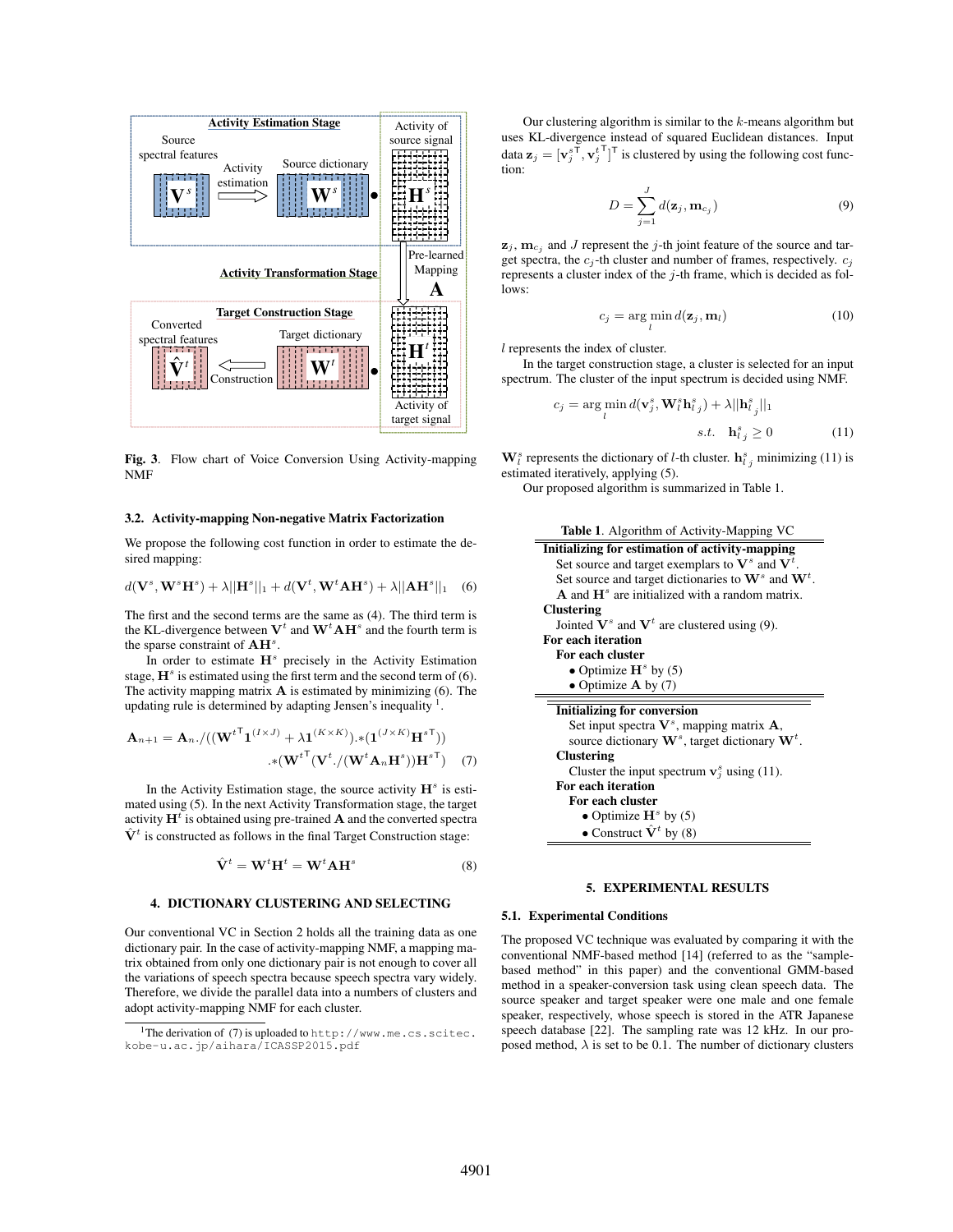is set to be 64. Fifty sentences were used for training the dictionary and the mapping matrix for our proposed VC. The same 50 sentences were used as training data for the GMM-based VC and sample-based method.

In the proposed and sample-based methods, the dimension number of the spectral feature is 2,565. It consists of a 513-dimensional STRAIGHT spectrum [23] and its consecutive frames (the 2 frames coming before and the 2 frames coming after). The number of iterations for estimating the activity in the proposed and samplebased methods was 500. In the conventional GMM-based method, MFCC+∆MFCC+∆∆MFCC is used as a spectral feature. Its number of dimensions is 60. The number of Gaussian mixtures was set to 96, which is experimentally selected.

In this paper, F0 information is converted using a conventional linear regression based on the mean and standard deviation [8]. The other information, such as aperiodic components, is synthesized without any conversion.

In order to evaluate our proposed method, we conducted objective and subjective evaluations. For the objective evaluation, 50 sentences that are not included in the training data were evaluated. The spectral distortion improvement ratio (SDIR) [dB] represented as the following equation, was used for objective evaluation.

$$
SDIR[dB] = 10 \log_{10} \frac{\sum_{i}^{I} |\mathbf{V}^{t}(i) - \mathbf{V}^{s}(i)|^{2}}{\sum_{i}^{I} |\mathbf{V}^{t}(i) - \hat{\mathbf{V}}^{t}(i)|^{2}}
$$
(12)

Here, the source spectrum matrix  $V^s$ , target spectrum matrix  $V^t$ and converted spectrum matrix  $\hat{\mathbf{V}}^t$  are 513-dimensional STRAIGHT spectra, which are normalized so that the sum of the magnitudes over frequency bins equals unity. For the subjective evaluation, the XAB test was carried out. Twenty-five sentences that are not included in the training data were evaluated. In an XAB test, the target utterance is shown as reference X. The subject listened to a voice converted by our proposed method and by conventional methods. They selected the samples which they felt have better quality. A total of 10 Japanese speakers took part in the test using headphones.

#### 5.2. Results and Discussion

Fig. 4 shows the SDIR for each method. "GMM" shows the SDIR of the conventional statistical VC method. "NMF" shows the SDIR of the conventional NMF-based method explained in Sec. 2. "cls-NMF" shows the SDIR of the NMF-based method with dictionary clustering but without activity mapping. "Act-NMF" shows the SDIR of our proposed method which is combined dictionary clustering and activity mapping. As shown in the figure, the improvement ratio of "NMF" is lower than that of the conventional GMM-based method. However, the improvement ratio of our proposed "Act-NMF" is higher than the other method. This result shows the effectiveness of activity mapping in NMF-based VC. The improvement ratio of "cls-NMF" is lower than the other methods. These results imply that there is still room for improvement in the dictionary clustering method. The improvement of dictionary clustering will enhance the effectiveness of our proposed VC method.

Fig. 5 shows the results of the XAB test. The left side shows the preference score between GMM-based VC and the proposed method. The right side shows the preference score between samplebased VC and the proposed method. The error bars show a 95% confidence score. The results of these tests were confirmed by a pvalue test of 0.05. Our proposed VC method obtained a higher score than GMM-based conversion. We assume that our proposed method can create a natural-sounding voice because our method is exemplarbased. It also obtained a higher score than the sample-based VC method. This result shows that Activity-mapping NMF can capture the relationship between source and target exemplars and enhance the conversion quality of exemplar-based VC.



Fig. 4. SDIR calculated from converted speech using each method



Fig. 5. Results of XAB test

## 6. CONCLUSIONS

We have proposed a novel activity mapping method for exemplarbased VC using NMF. Our proposed method optimizes the mapping matrix in the sparse space between the source and target dictionaries. The learned mapping matrix spans a hidden space between the source and target speakers. Objective and subjective evaluations show the effectiveness of our method compared to conventional NMF and GMM-based VC.

Some problems still remain with our method. We employed a *k*-means based dictionary clustering method to our VC because our activity mapping method degrade the performance of VC when it is adopted for a large-size dictionary. However, the objective evaluation shows that the dictionary clustering without activity mapping degrades the performance of exemplar-based VC. In [24], we proposed a phoneme-categorized dictionary that enhances the performances of exemplar-based VC. A phoneme-categorized dictionary does not work well with activity-mapping NMF because the number of exemplars in each sub-dictionary is too large. (There are 10 subdictionaries in [24]. We used 64 sub-dictionaries in this paper.) In future work, we will research a novel dictionary clustering method that is better matched with our exemplar-based VC using activity mapping.

The proposed method requires higher computation times than the GMM-based method. In [25], we proposed NMF-based VC that reduce the computational cost for conversion. Wu *et. al* also proposed method for NMF-based VC to reduces the computational cost [21]. In future work, we will combine these methods and investigate the optimal number of bases for better performance.

Also, we will apply our method to noisy environments and an assistive technology for people with articulation disorders.